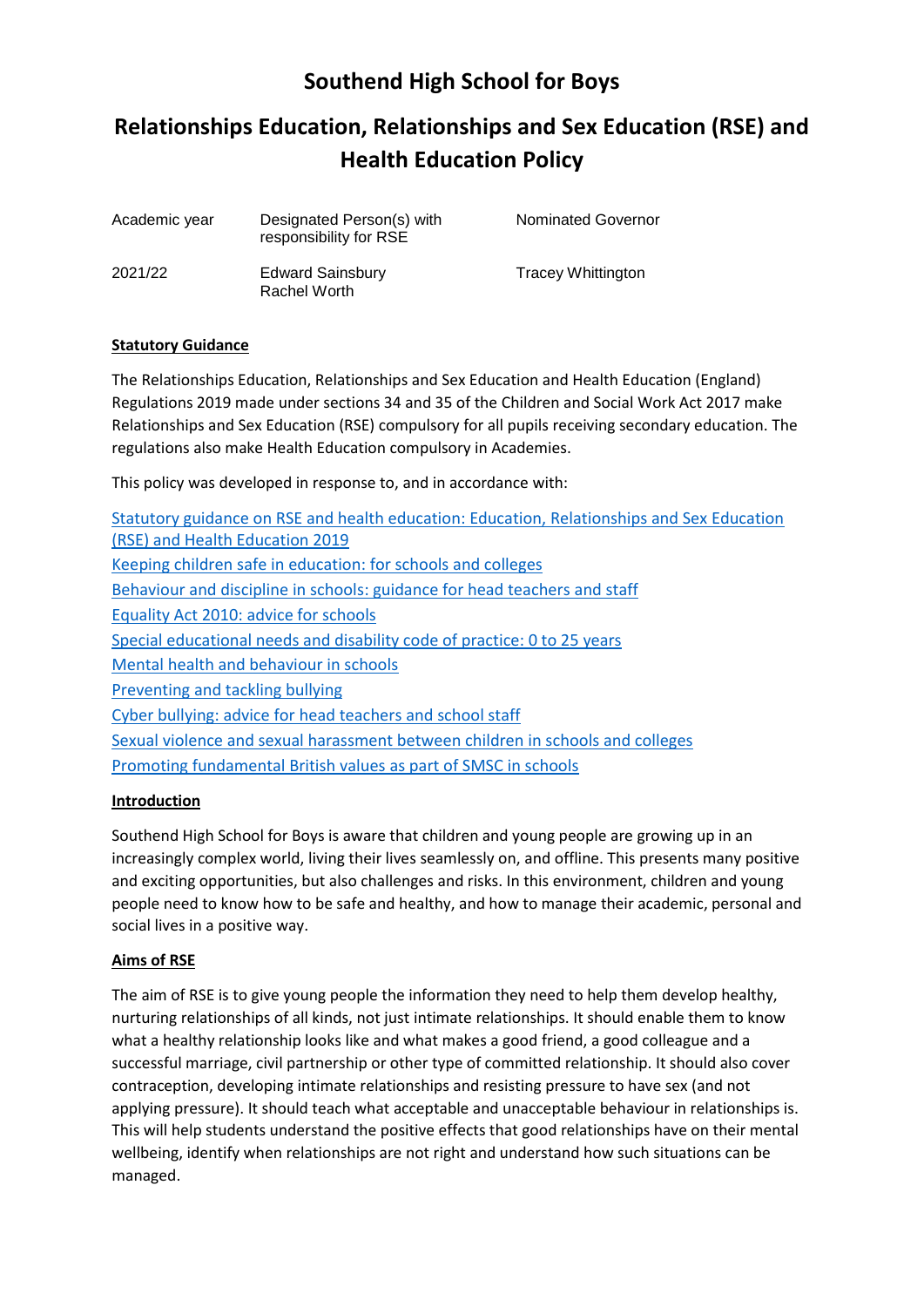Effective RSE does not encourage early sexual experimentation. It teaches young people to understand human sexuality and to respect themselves and others. It enables young people to mature, build their confidence and self-esteem and understand the reasons for delaying sexual activity. Effective RSE also supports people, throughout life, to develop safe, fulfilling and healthy sexual relationships, at the appropriate time.

RSE at Southend High School for Boys provides clear progression from what is taught in primary school in Relationships Education. Alongside being taught about intimate relationships, pupils will be taught about family relationships, friendships and other kinds of relationships that are an equally important part of becoming a successful and happy adult. This teaching enables pupils to distinguish between content and experiences that exemplify healthy relationships and those that are distorted or harmful.

Teaching of RSE in the school will enable students:

- to distinguish between content and experiences that exemplify healthy relationships and those that are distorted or harmful;
- to understand the benefits of healthy relationships to their mental wellbeing and selfrespect and to understand that unhealthy relationships can have a lasting, negative impact on mental wellbeing;
- to believe they can achieve their goals, both academic and personal, and that in order to achieve those goals they must stick at the tasks despite the challenges they may face;
- to be taught the facts and the law about sex, sexuality, sexual health and gender identity in an age-appropriate and inclusive way;
- to recognise when relationships (including family relationships) are unhealthy or abusive (including the unacceptability of neglect, emotional, sexual and physical abuse and violence including "honour"-based violence and forced marriage) and strategies to manage this or access support for themselves or others at risk;
- to recognise risks, harmful content and contact, and how and when to report issues to keep them safe online;
- to, within the law, be well equipped to make decisions for themselves about how to live their own lives in the future, whilst respecting the right of others to make their own decisions and hold their own beliefs.
- to develop a clear understanding of what constitutes sexism and misogynistic culture and how these attitudes can impact individuals and society as a whole

# **Aims of Physical Health and Mental Wellbeing**

The aim of teaching pupils about physical health and mental wellbeing is to give them the information that they need to make good decisions about their own health and wellbeing. It should enable them to recognise what is normal and what is an issue in themselves and others and, when issues arise, know how to seek support as early as possible from appropriate sources. Physical health and mental wellbeing are interlinked, and it is important that pupils understand that good physical health contributes to good mental wellbeing, and vice versa.

As a school, we will promote pupils' self-control and ability to self-regulate, and strategies for doing so. This will enable them to become confident in their ability to achieve well and persevere even when they encounter setbacks or when their goals are distant, and to respond calmly and rationally to setbacks and challenges. We view this integrated, whole-school approach to the teaching and promotion of health and wellbeing as having a hugely positive impact on both behaviour and attainment.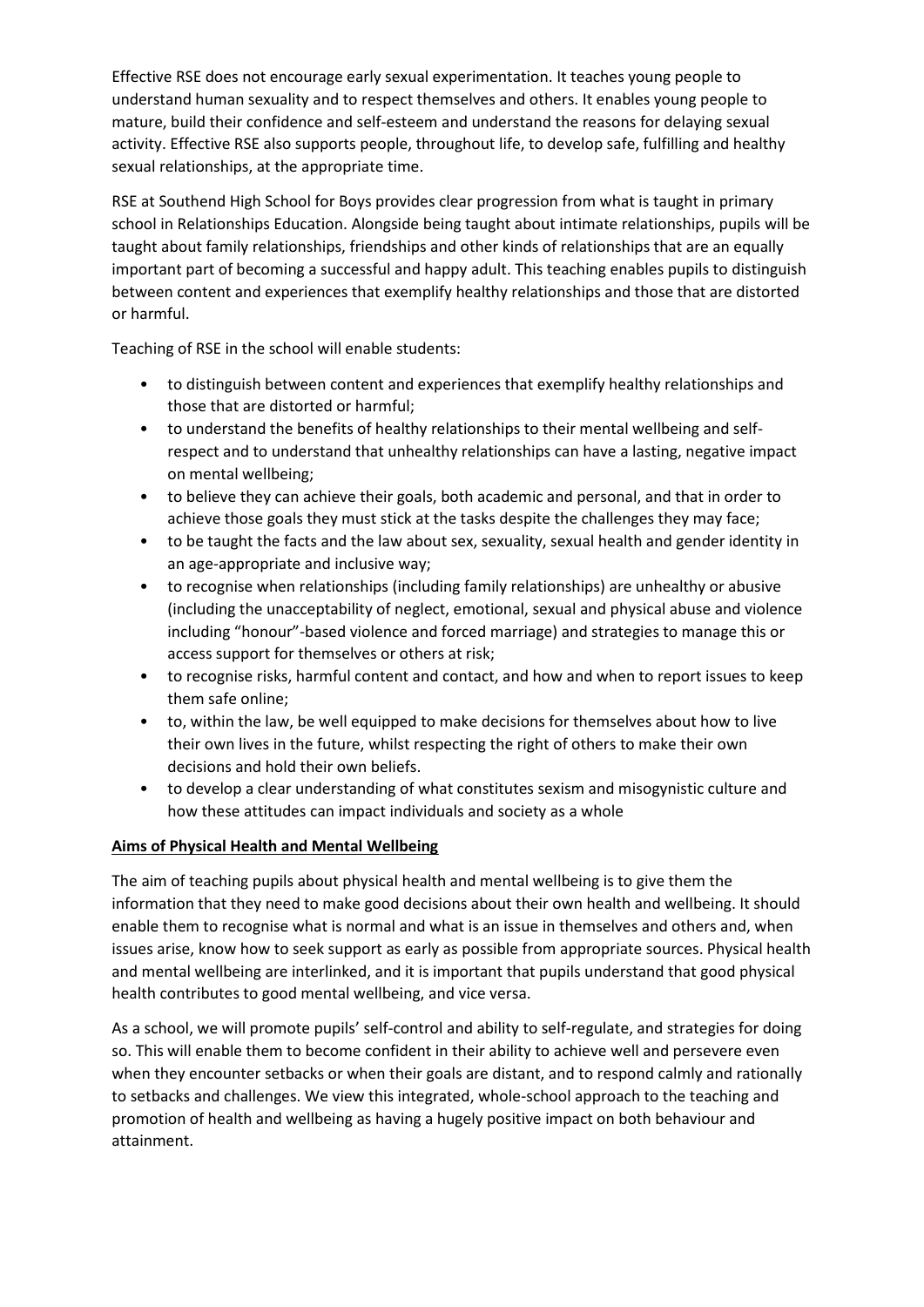We also aim to reduce stigma attached to health issues, in particular, those to do with mental wellbeing. We are working to engender an atmosphere that encourages openness. This means that pupils feel they can check their understanding and seek any necessary help and advice as they gain knowledge about how to promote good health and wellbeing.

Puberty, including menstruation, will be covered in Health Education and Science according to the National Curriculum for Science. Teaching about the impact of puberty, which will have started in primary school, will continue so that pupils are able to understand the physical and emotional changes, which take place at this time and their impact on their wider health and wellbeing.

It is important that health and wellbeing education focus on enabling pupils to make well-informed, positive choices for themselves. At Southend High School for Boys, teaching will build on primary content and introduces new content to older pupils at appropriate points. This should enable pupils to understand how their bodies are changing, how they are feeling and why, to further develop the language that they use to talk about their bodies, health and emotions and to understand why terms associated with mental and physical health difficulties should not be used pejoratively. This knowledge should enable pupils to understand where normal variations in emotions and physical complaints end and health and wellbeing issues begin.

Emphasis will be given to steps pupils can take to protect and support their own health and wellbeing. They should know that there is a relationship between good physical health and good mental wellbeing and that this can influence their ability to learn. Staff will cover self-care, the benefits of physical activity and time spent outdoors. This will be linked to information on the benefits of sufficient sleep, good nutrition and strategies for building resilience.

Pupils will also be taught about the contribution that hobbies, interests and participation in their own communities can make to overall wellbeing. They will have an appreciation that humans are social beings and that outward-facing activity, especially one with a service focus, is beneficial for wellbeing. This can also contribute to the development of the attributes for a happy and successful adult life. Pupils will be supported to recognise what makes them feel lonely. Self-focused or isolating lifestyle choices can lead to unhappiness and being disconnected from society for those who have greater need for companionship and relationships.

Pupils will also be taught about problems and challenges and will include information about the prevalence and characteristics of more serious mental and physical health conditions, drugs, alcohol and information about effective interventions.

Staff and all Pastoral leads are aware of common 'adverse childhood experiences' (such as family breakdown, bereavement and exposure to domestic violence) and when and how these may be affecting any of their pupils and so may be influencing how they experience these subjects. The impact of time spent online, the positive aspects of online support and negotiating social media, including online forums and gaming, should be included.

Pupils are taught how to judge when they, or someone they know, needs support and where they can seek help if they have concerns. This include details on which adults in school e.g. form tutors, heads of year, directors of key stage and school nurses can help.

#### **Delivery of the programme**

The school acknowledges that high quality, evidence-based and age-appropriate teaching can help pupils prepare for the opportunities, responsibilities and experiences of adult life as well as promoting the spiritual, moral, social, cultural, mental and physical development of pupils both at school and in society.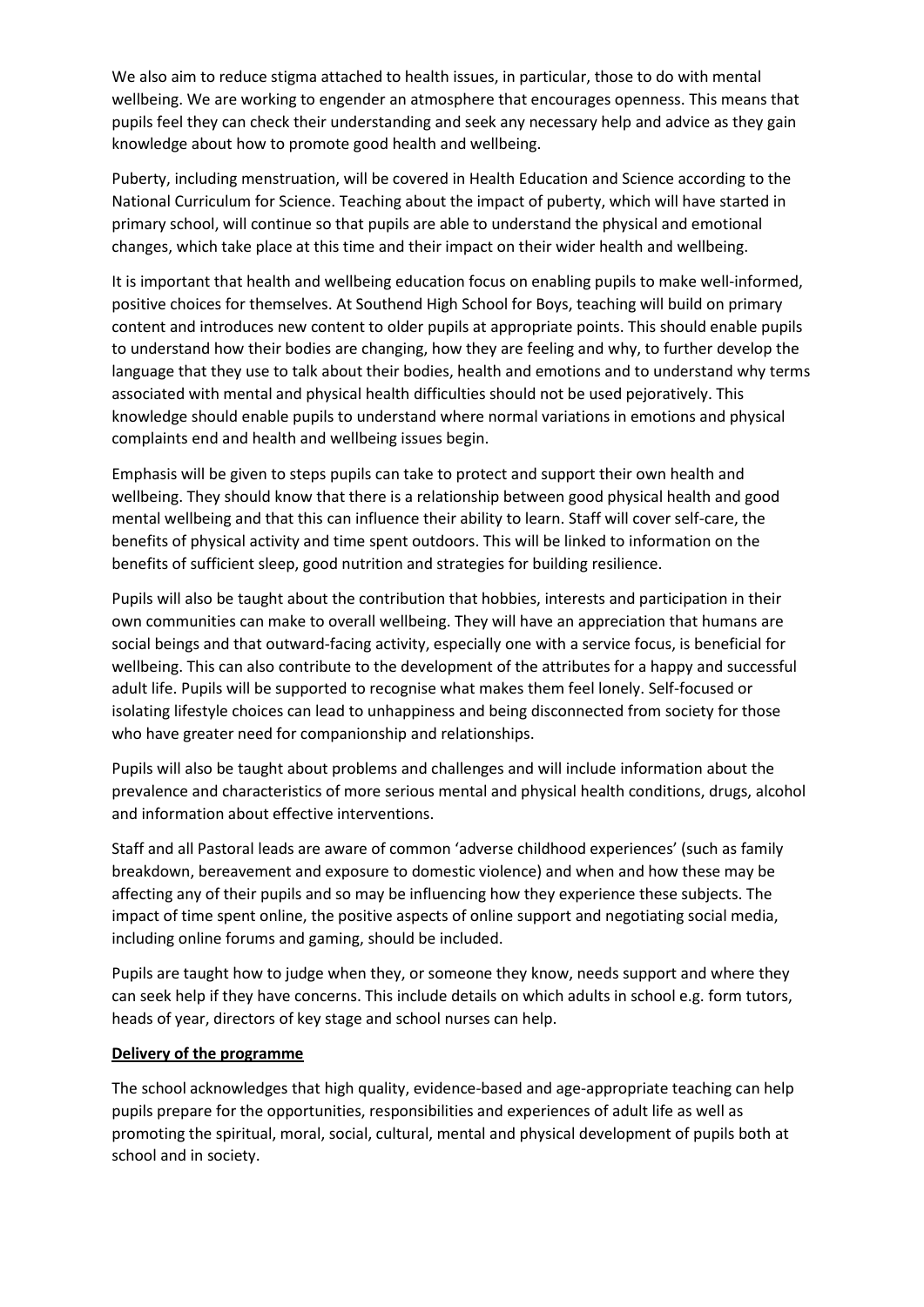RSE will be set in the context of a wider whole-school approach to supporting pupils to be safe, happy and prepared for life beyond school as part of the school's 20:20 Vision. The curriculum on relationships and sex will complement and be supported by, the wider policies on behaviour, inclusion, respect for equality and diversity, anti-bullying and safeguarding. RSE will sit within the context of the school's broader ethos and approach to developing pupils socially, morally, spiritually and culturally; and its pastoral care system.

The curriculum on health education will similarly complement, and be supported by, the school's education on healthy lifestyles through physical education, food technology, science and its sport, extra-curricular activity and school food.

The school will deliver the content set out in Appendix 1 in the context of a broad and balanced curriculum. Effective teaching will ensure that core knowledge is broken down into units of manageable size and communicated clearly to pupils, in a carefully sequenced way, within a planned programme of lessons. Teaching will include sufficient well-chosen opportunities and contexts for pupils to practise applying and embedding new knowledge so that it can be used skilfully and confidently in real life situations. Within PSHE and citizenship lessons, RSE is delivered through a spiral curriculum to all year groups from seven to 11. Content and themes will be revisited throughout KS3 and KS4, building on previous ideas and knowledge to enable students to have a well-grounded baseline knowledge and understanding of the issues.

Subject teachers as part of timetabled PSHE lessons will deliver RSE. In year 7, 9 and 11 this will be one lesson every fortnight; in years 8 and 10, it will be on a rotational basis of one lesson every week.

The leader of PSHE will work closely with colleagues in related curriculum areas to ensure Relationships Education, RSE and Health Education programmes complement each other and do not duplicate, content covered in national curriculum subjects such as citizenship, science, computing and PE and to ensure consistency of messages.

As in primary, secondary Relationships Education is underpinned by a wider, deliberate cultivation and practice of resilience and character in the individual. This includes character traits such as belief in achieving goals and persevering with tasks, as well as personal attributes such as honesty, integrity, courage, humility, kindness, generosity, trustworthiness and a sense of justice again underpinned by an understanding of the importance of self-respect and self-worth. This is done by providing planned opportunities for young people to undertake social action, active citizenship and voluntary service to others locally or more widely.

#### **Lesbian, Gay, Bisexual and Transgender (LGBTQ+)**

In teaching Relationships Education and RSE, the school will ensure that the needs of all pupils are appropriately met, and that all pupils understand the importance of equality and respect. We must ensure that we comply with the relevant provisions of the Equality Act 2010, under which sexual orientation and gender reassignment are amongst the protected characteristics.

We will ensure that all of our teaching is sensitive and age appropriate in approach and content. At the point at which we consider it appropriate to teach their pupils about LGBTQ+, we have ensured that this content is fully integrated into our programmes of study for this area of the curriculum rather than delivered as a stand-alone unit or lesson. It is taught in the context of relationships and preparing to live in modern Britain, such as understanding the fundamental British values of tolerance, mutual respect and individual liberty.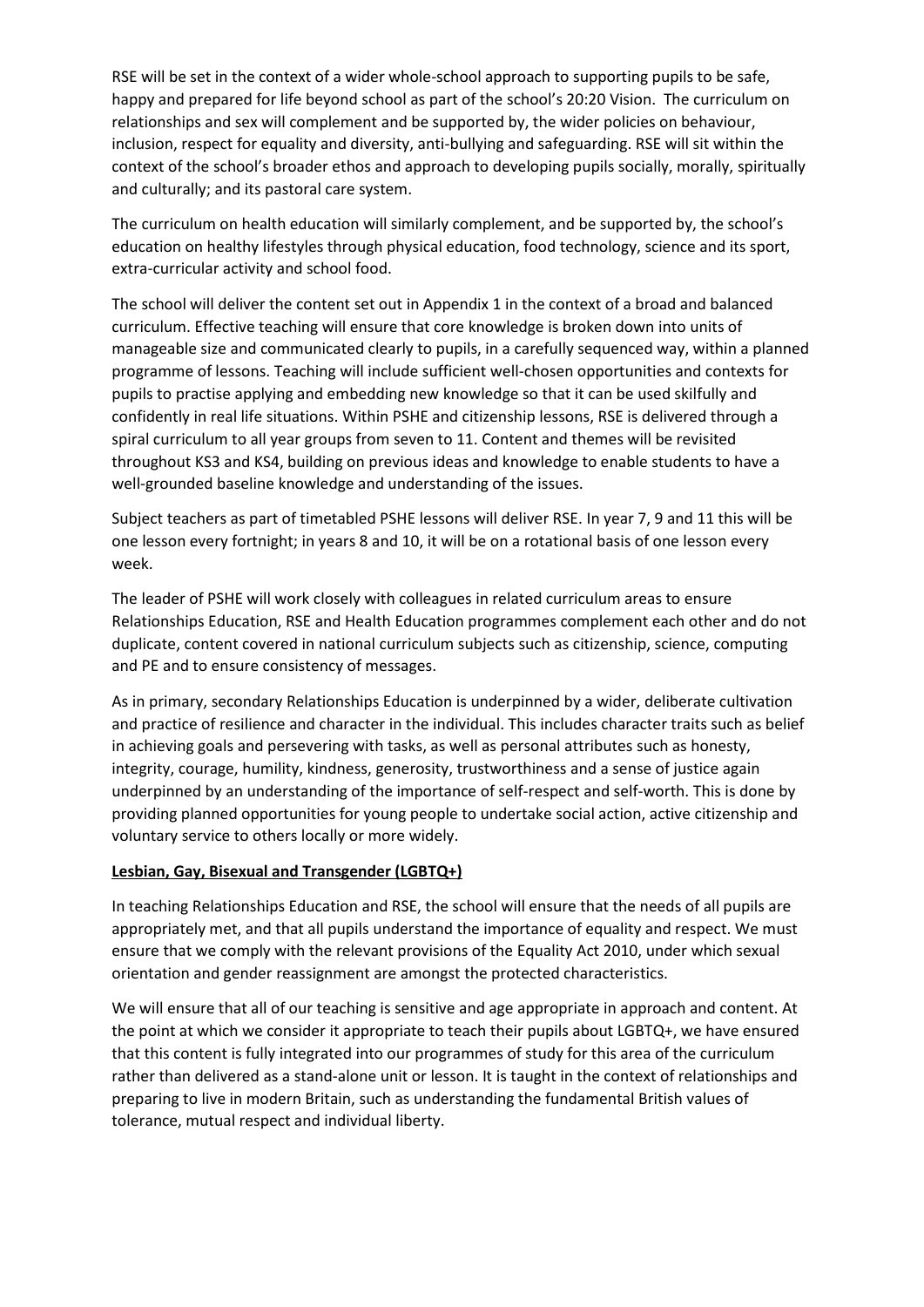# **Pupils with special educational needs and disabilities (SEND)**

Relationships Education, RSE and Health Education will be accessible for all pupils. For some pupils there may be a need to tailor content and teaching to meeting the specific needs of children at different development stages. The school and teachers will be sensitive to this requirement.

Teachers will also be mindful of preparing pupils for adulthood as set out in the SEND Policy.

The school is aware that some pupils are more vulnerable to exploitation, bullying and other issues due to the nature of their SEND. Relationships Education can also be a priority for some pupils, for example, some with Social, Emotional and Mental Health Needs or learning disabilities.

### **Sixth Form**

RSE and Health guidance is taught slightly differently in the Sixth Form and is called Personal Development. A major part of the focus is on preparing our students for life beyond schools and readiness for living alone as an adult, whether they are engaged in further fulltime study or in work.

It is delivered through dedicated, timetabled, tutor-led Personal Development lessons in both Year 12 and Year 13 which are overseen by the respective Heads of Year. This is supplemented by drop down days on driver safety, external speakers and the health and well-being programme held on Wednesday afternoons.

The topics covered in Years 12 and 13 can be found in the attached appendix.

#### **Roles and Responsibilities**

#### **The Governing Body**

As well as fulfilling their legal obligations, the governing body should also make sure that:

- all pupils make progress in achieving the expected educational outcomes;
- the subjects are well led, effectively managed and well planned;
- the quality of provision is subject to regular and effective self-evaluation;
- teaching is delivered in ways that are accessible to all pupils with SEND;
- clear information is provided for parents on the subject content and the right to request that their child is withdrawn; and,
- the subjects are resourced, staffed and timetabled in a way that ensures that the school can fulfil its legal obligations.

#### **Headteacher**

The Headteacher will ensure that:

- All staff are informed of the policy and the responsibilities included within the policy. All teachers explore how new pedagogies and technology can be fully utilised to support subjects;
- The subjects are staffed and timetabled in a way to ensure the school fulfils its legal obligations;
- The teaching of RSE is monitored to ensure that it is delivered in ways that are accessible to all, including pupils with SEND;
- The school works with parents/carers when planning and delivering RSE to pupils.
- Clear information is provided to parents/carers on the subject content and the right to request that their child is withdrawn.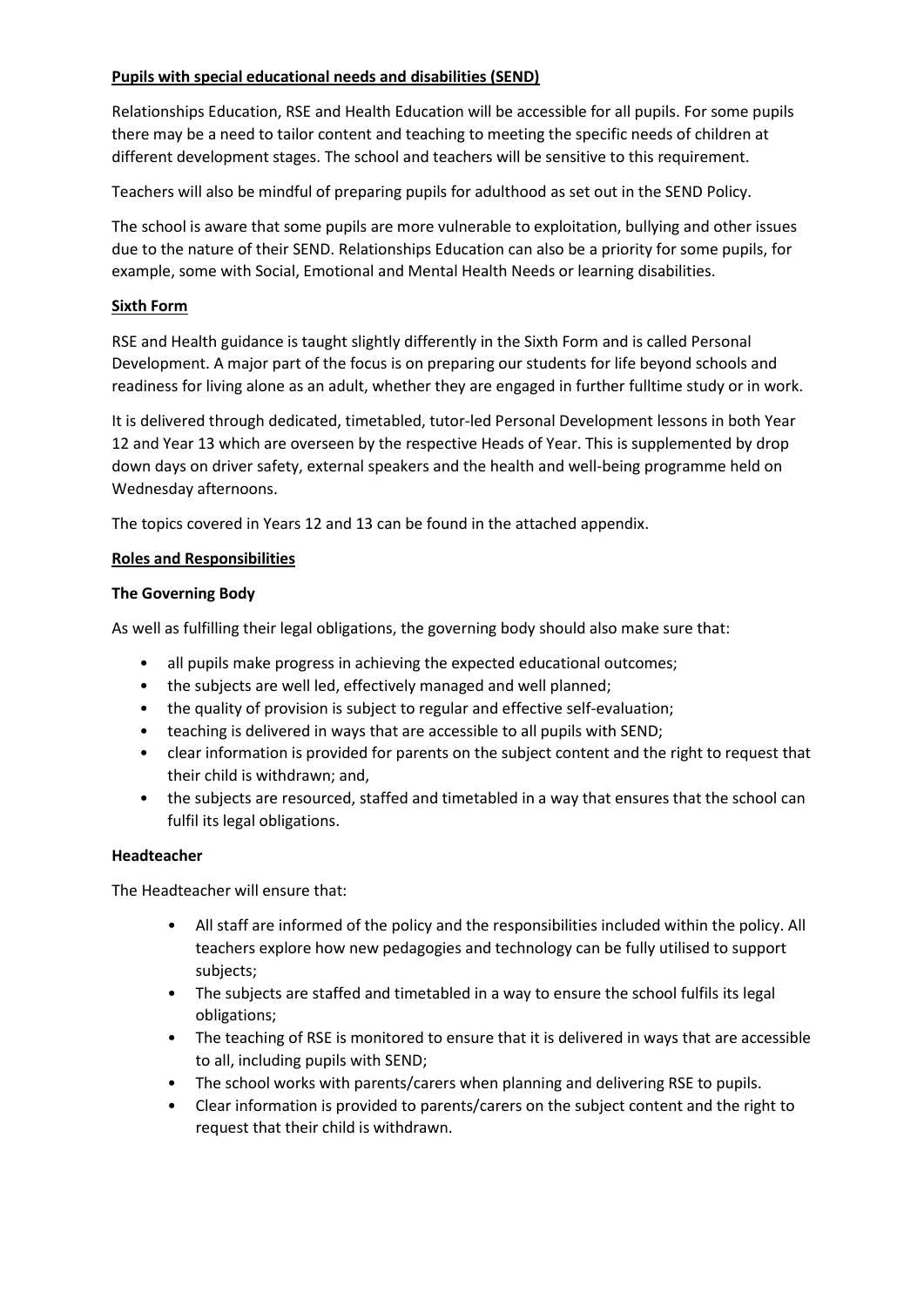# All staff will ensure that:

- Ground rules are negotiated with the group before embarking on lessons of a sensitive nature so that both the staff and pupils can work together in a supportive atmosphere in which all members can speak with confidence and without fear of embarrassment, anxiety or breach of confidentiality;
- All students are offered the opportunity to explore ideas, situations and feelings in an atmosphere of confidence and support;
- At all times teaching will take place in the context of an explicit moral framework;
- All points of view they may express during the course of teaching RSE are unbiased;
- The teaching of RSE is delivered in ways that are accessible to all pupils with SEND;
- The emphasis of teaching RSE will always be the importance and understanding of personal relationships and the right of the individual to make informed choices;
- Issues of stereotyping, sexual equality, harassment, rights and legislation underpin the teaching of RSE;
- Where appropriate they direct pupils to seek advice and support from an appropriate agency or individual. It is inappropriate for staff to give students personal advice on matters such as contraception;
- Where a student has embarked on a course of action likely to place them at risk, the member of staff will ensure that the student is aware of the implications of their behaviour. The member of staff should refer any potential concerns to the Designated Safeguarding Lead.

# **Parents/Carers**

The school recognises and acknowledges the key role that parents/carers play in the development of their children's understanding about relationships. Parents are the first educators of their children. They have the most significant influence in enabling their children to grow and mature and to form healthy relationships.

All Parents/Carers will be:

- Given every opportunity to understand the purpose and content of Relationships Education and RSE;
- Encouraged to participate in the development of Relationships Education and RSE;
- Able to discuss any concerns directly with the school.

#### **Right to be withdrawn from sex education**

Parents have the right to request that their child be withdrawn from some or all of sex education delivered as part of statutory RSE. The school, before granting any such request, will require the Headteacher to discuss the request with the parent and, as appropriate, with the child to ensure that their wishes are understood and to clarify the nature and purpose of the curriculum.

Following the discussions, except in exceptional circumstances, the school will respect the parents' request to withdraw their child, up to and until three terms before the child turns 16. After that point, if the child wishes to receive sex education rather than be withdrawn, the school will arrange to provide the child with sex education during one of those terms.

The school will ensure that where a pupil is excused from sex education, the pupil will receive appropriate, purposeful education during the period of withdrawal.

#### **Staff**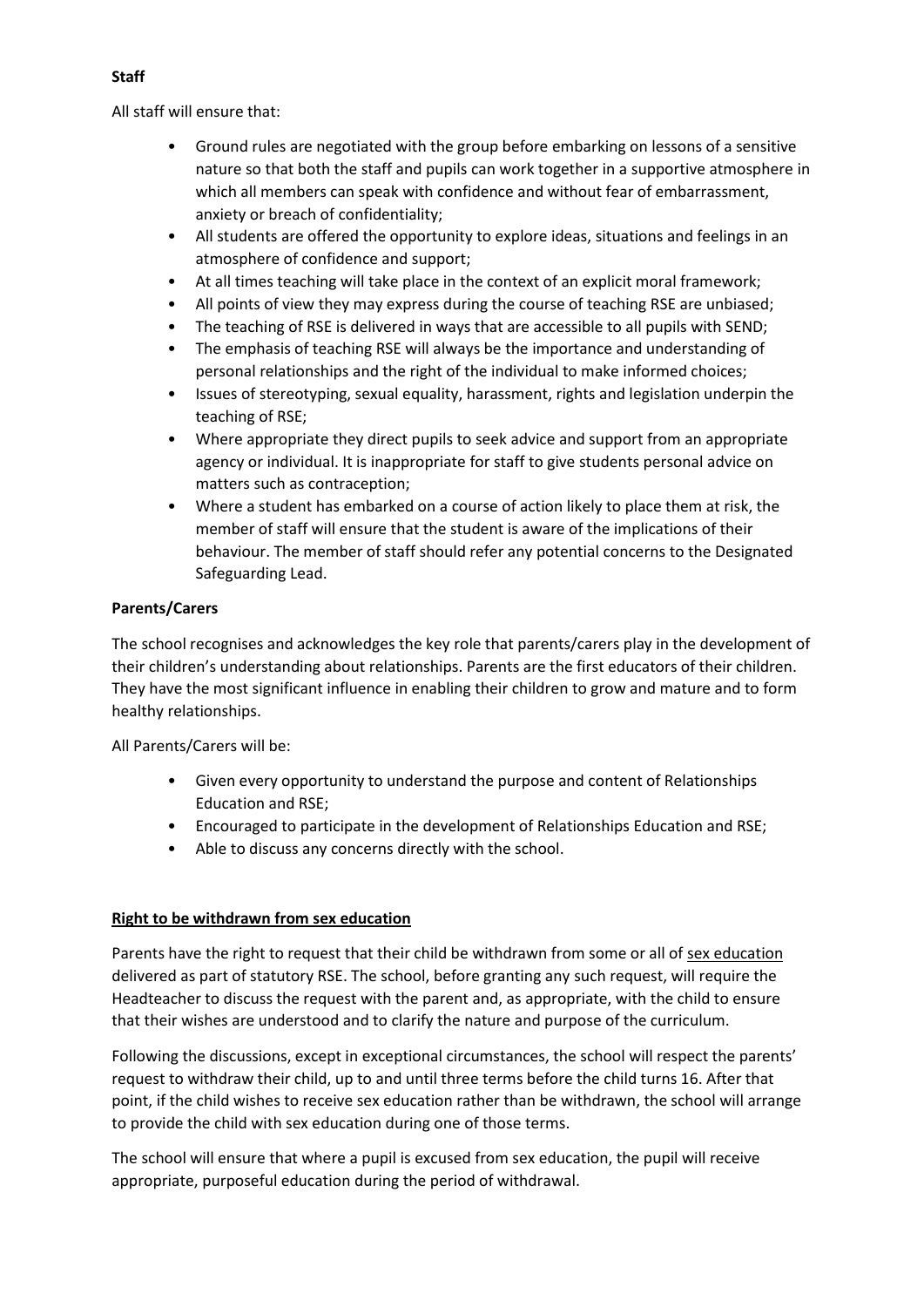There is no right to withdraw from either the national curriculum for science or the relationships aspect of RSE. The pertinent elements of the national curriculum for science are included below.

Year 8 Biology covers human reproduction and basic contraception (condoms and the pill), including:

- Male and female reproductive systems
- Changes in Adolescence (in the uterus and ovaries; hormones)
- Fertilisation, pregnancy and birth
- Contraception (condoms and the pill).

Year 10 Biology scheme of work includes human reproduction again, but in more detail, covering:

- Structure and function of male and female reproductive systems
- Roles of oestrogen and progesterone in the menstrual cycle
- Role of the placenta in the nutrition of the developing embryo
- Protection of developing embryo by amniotic fluid
- Roles of oestrogen and testosterone in the development of secondary sexual characteristics.

#### **Sexually Explicit Questions**

The school will:

- Allow individual staff to use their professional judgement as to answering questions in front of the whole class or individually taking into account Safeguarding Policy.
- Encourage learners to ask their parents/carers any question outside the planned programme.
- Set out clear ground rules regarding personal questions, which are agreed by staff beforehand.
- Have designated adults that learners know of to go to if they wish to talk, namely form tutors or heads of year.

What kind of language will be considered acceptable and appropriate for use in RSE lessons?

Staff will:

- Use the correct terms for all body parts
- Use clear, unequivocal language in an objective manner
- Discuss what 'slang' words mean and say that some can be seen as offensive. Staff will use their judgement in discussion depending on understanding and maturity level of learners.

#### **Working with external agencies**

The school is aware that working with external partners will enhance the delivery of RSE and will actively look to bring in specialist knowledge and implement different ways of engaging with young people.

Where the school uses external agencies, we will check the credentials of the visiting organisation and any visitors linked to the agency. The school will also ensure that the teaching delivered by the visitor fits with the planned programme and the published policy.

The school will work with external agencies to ensure that the content delivered is age-appropriate and accessible for all pupils. Any materials that are used as part of the delivery must be approved by the school in advance of the session.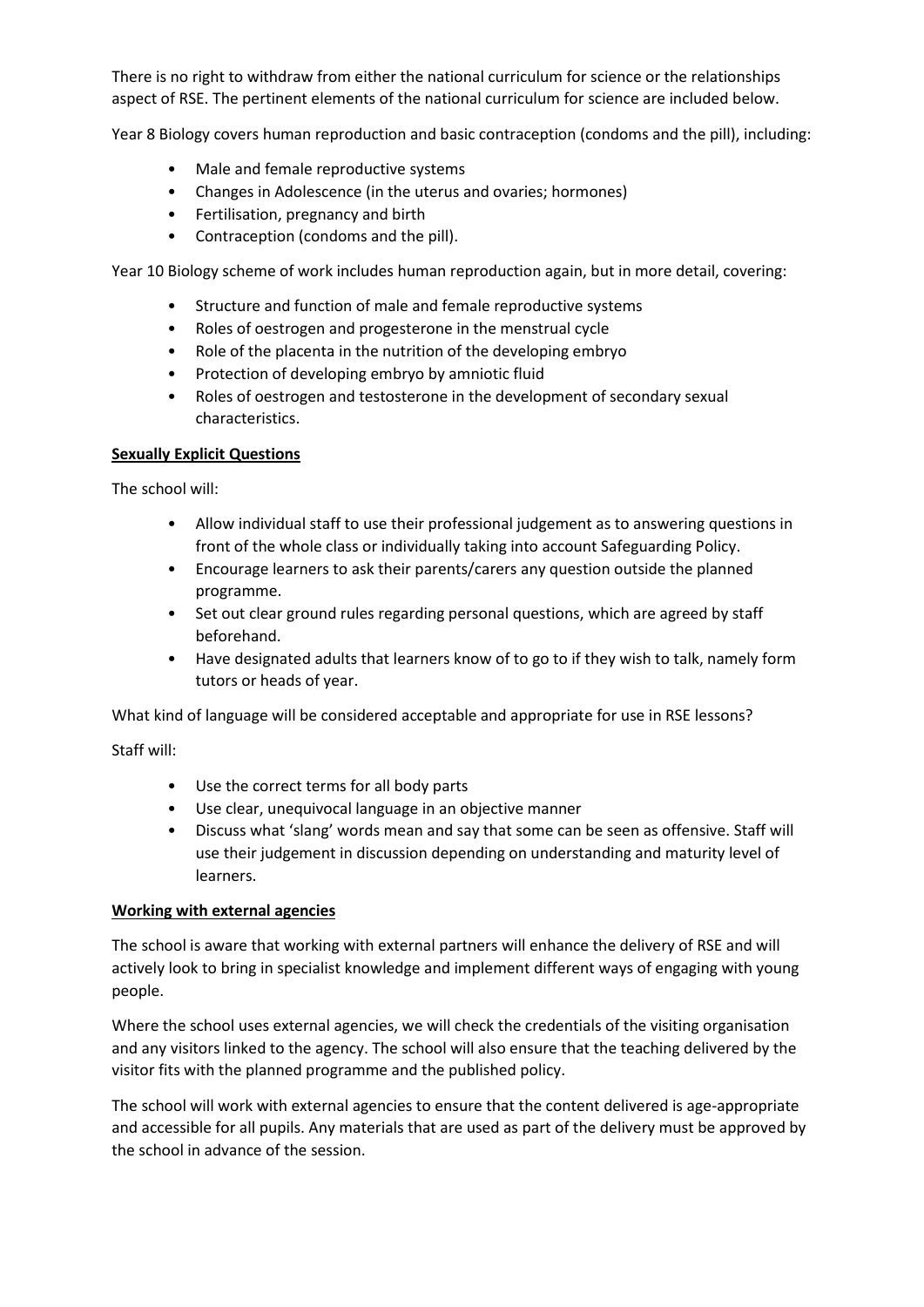The school will ensure that the visitor is aware of aspects of confidentiality and understands how safeguarding reports should be dealt with in line with the Trust's Safeguarding Policy.

#### **Monitoring arrangements**

The delivery of RSE is monitored by the leader of PSHE through a programme of learning walks, book scrutiny, lesson observations and student voice via the school council as detailed in the school calendar.

Class teachers monitor pupils' development in RSE but is not formally assessed using the 9-1 grading system used by other subject areas.

A variety of assessment techniques will be used by class teachers including discussion, work scrutiny, self and peer assessment, draw and write, group work, pair work and individual work.

#### **Distribution of the Policy**

Copies of this policy are available for parents, staff and governors; it is published on the school website.

#### **Links with other policies**

This policy should be read in conjunction with the following school policies:

- Safeguarding Policy
- Anti-Bullying Policy
- E-Safety Policy
- Equality Policy
- 2020 Vision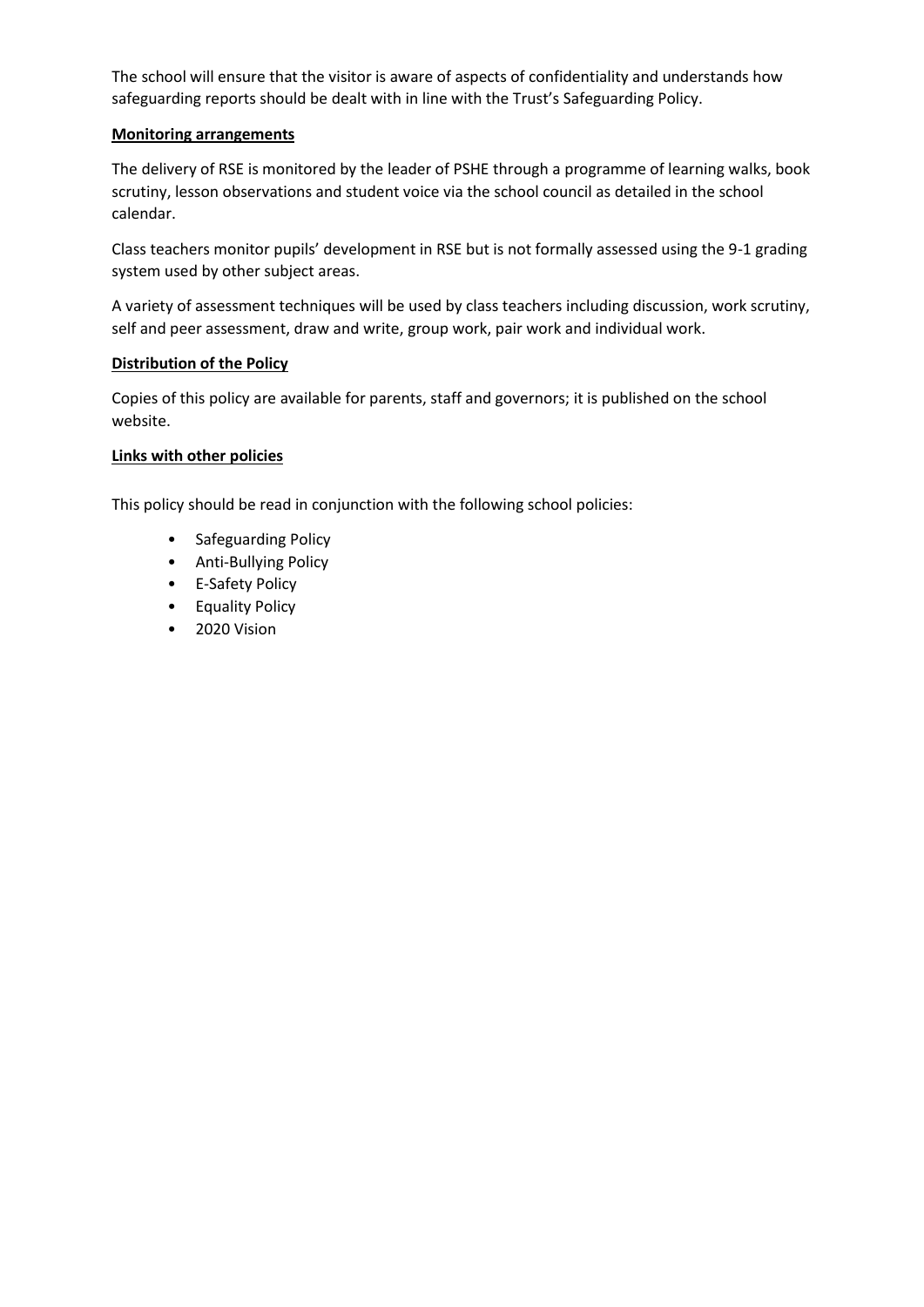# **Appendix 1 - Relationships and Sex Education (RSE): Secondary**

By the end of secondary school, the following content will have been covered:

# **Families**

Pupils should know

- That there are different types of committed, stable relationships.
- How these relationships might contribute to human happiness and their importance for bringing up children.
- What marriage is, including their legal status e.g. that marriage carries legal rights and protections not available to couples who are cohabiting or who have married, for example, in an unregistered religious ceremony.
- Why marriage is an important relationship choice for many couples and why it must be freely entered into.
- The characteristics and legal status of other types of long-term relationships.
- The roles and responsibilities of parents with respect to raising of children, including the characteristics of successful parenting.
- How to: determine whether other children, adults or sources of information are trustworthy: judge when a family, friend, intimate or other relationship is unsafe (and to recognise this in others' relationships); and, how to seek help or advice, including reporting concerns about others, if needed.

# **Respectful relationships, including friendships**

# Pupils should know

- The characteristics of positive and healthy friendships (in all contexts, including online) including trust, respect, honesty, kindness, generosity, boundaries, privacy, consent and the management of conflict, reconciliation and ending relationships. This includes different (non-sexual) types of relationship.
- Practical steps they can take in a range of different contexts to improve or support respectful relationships.
- How stereotypes, in particular stereotypes based on sex, gender, race, religion, sexual orientation or disability, can cause damage (e.g., how they might normalise nonconsensual behaviour or encourage prejudice).
- that in school and in wider society they can expect to be treated with respect by others, and that in turn they should show due respect to others, including people in positions of authority and due tolerance of other people's beliefs.
- About different types of bullying (including cyberbullying), the impact of bullying, responsibilities of bystanders to report bullying and how and where to get help.
- That some types of behaviour within relationships are criminal, including violent behaviour and coercive control.
- What constitutes sexual harassment and sexual violence and why these are always unacceptable.
- The legal rights and responsibilities regarding equality (particularly with reference to the protected characteristics as defined in the Equality Act 2010) and that everyone is unique and equal.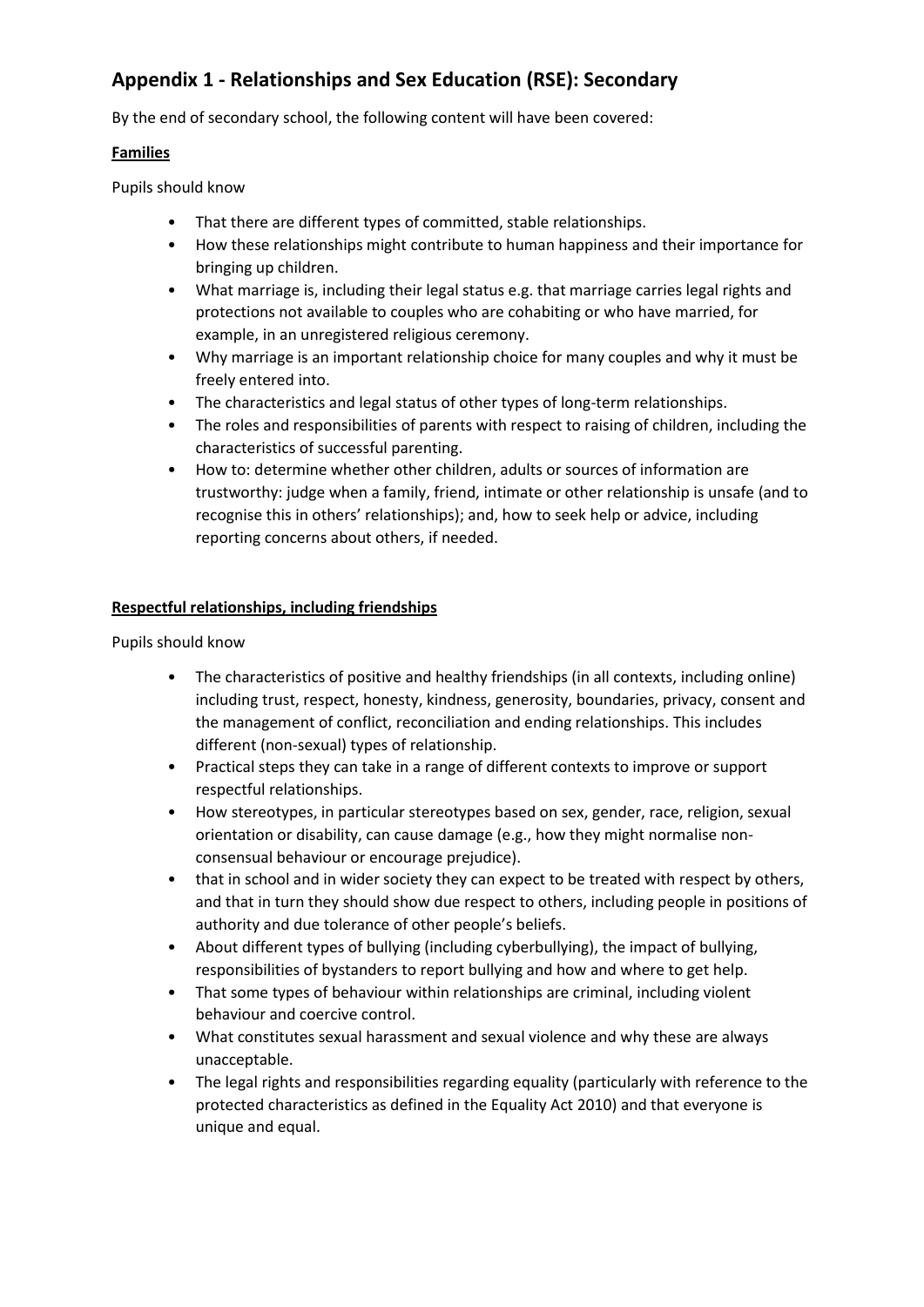#### **Online and media**

Pupils should know

- Their rights, responsibilities and opportunities online, including that the same expectations of behaviour apply in all contexts, including online.
- About online risks, including that any material someone provides to another has the potential to be shared online and the difficulty of removing potentially compromising material placed online.
- Not to provide material to others that they would not want shared further and not to share personal material that is sent to them.
- What to do and where to get support to report material or manage issues online.
- The impact of viewing harmful content.
- That specifically sexually explicit material e.g. pornography presents a distorted picture of sexual behaviours, can damage the way people see themselves in relation to others and negatively affect how they behave towards sexual partners.
- That sharing and viewing indecent images of children (including those created by children) is a criminal offence that carries severe penalties including jail.
- How information and data is generated, collected, shared and used online.

#### **Being safe**

Pupils should know

- The concepts of, and laws relating to, sexual consent, sexual exploitation, abuse, grooming, coercion, harassment, rape, domestic abuse, forced marriage, "honour" based violence and FGM, and how these can affect current and future relationships.
- How people can actively communicate and recognise consent from others, including sexual consent, and how and when consent can be withdrawn (in all contexts, including online).

#### **Intimate and sexual relationships, including sexual health**

Pupils should know

- How to recognise the characteristics and positive aspects of healthy one-to-one intimate relationships, which include mutual respect, consent, loyalty, trust, shared interests and outlook, sex and friendship.
- That all aspects of health can be affected by choices they make in sex and relationships, positively or negatively, e.g. physical, emotional, mental, sexual and reproductive health and wellbeing.
- The facts about reproductive health, including fertility and the potential impact of lifestyle on fertility for men and women.
- That there are a range of strategies for identifying and managing sexual pressure, including understanding peer pressure, resisting pressure and not pressurising others.
- That they have a choice to delay sex or to enjoy intimacy without sex.
- The facts about the full range of contraceptive choices, efficacy and options available.
- The facts around pregnancy including miscarriage.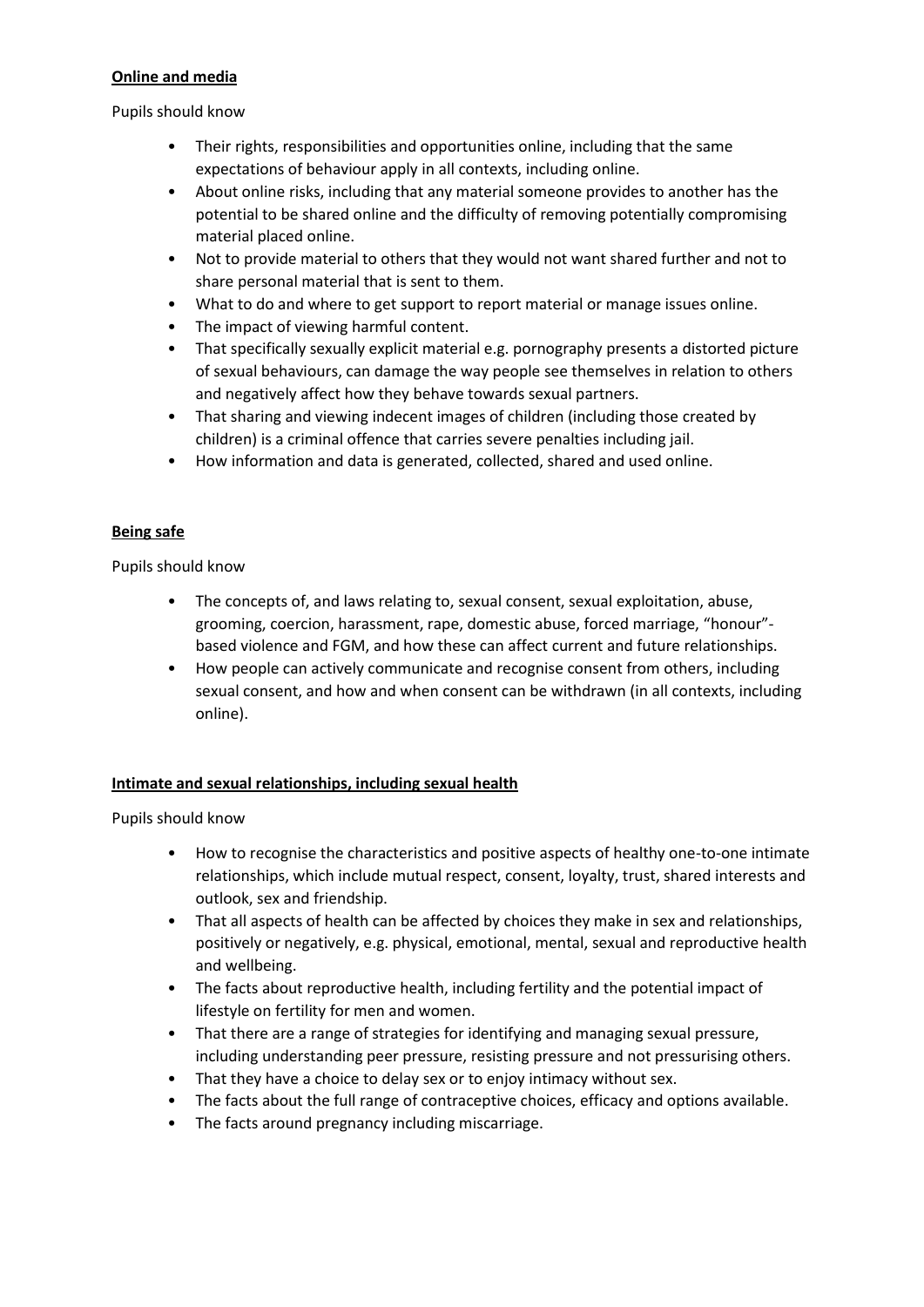- that there are choices in relation to pregnancy (with medically and legally accurate, impartial information on all options, including keeping the baby, adoption, abortion and where to get further help).
- How the different sexually transmitted infections (STIs), including HIV/AIDs, are transmitted, how risk can be reduced through safer sex (including through condom use) and the importance of and facts about testing.
- About the prevalence of some STIs, the impact they can have on those who contract them and key facts about treatment.
- How the use of alcohol and drugs can lead to risky sexual behaviour.
- How to get further advice, including how and where to access confidential sexual and reproductive health advice and treatment.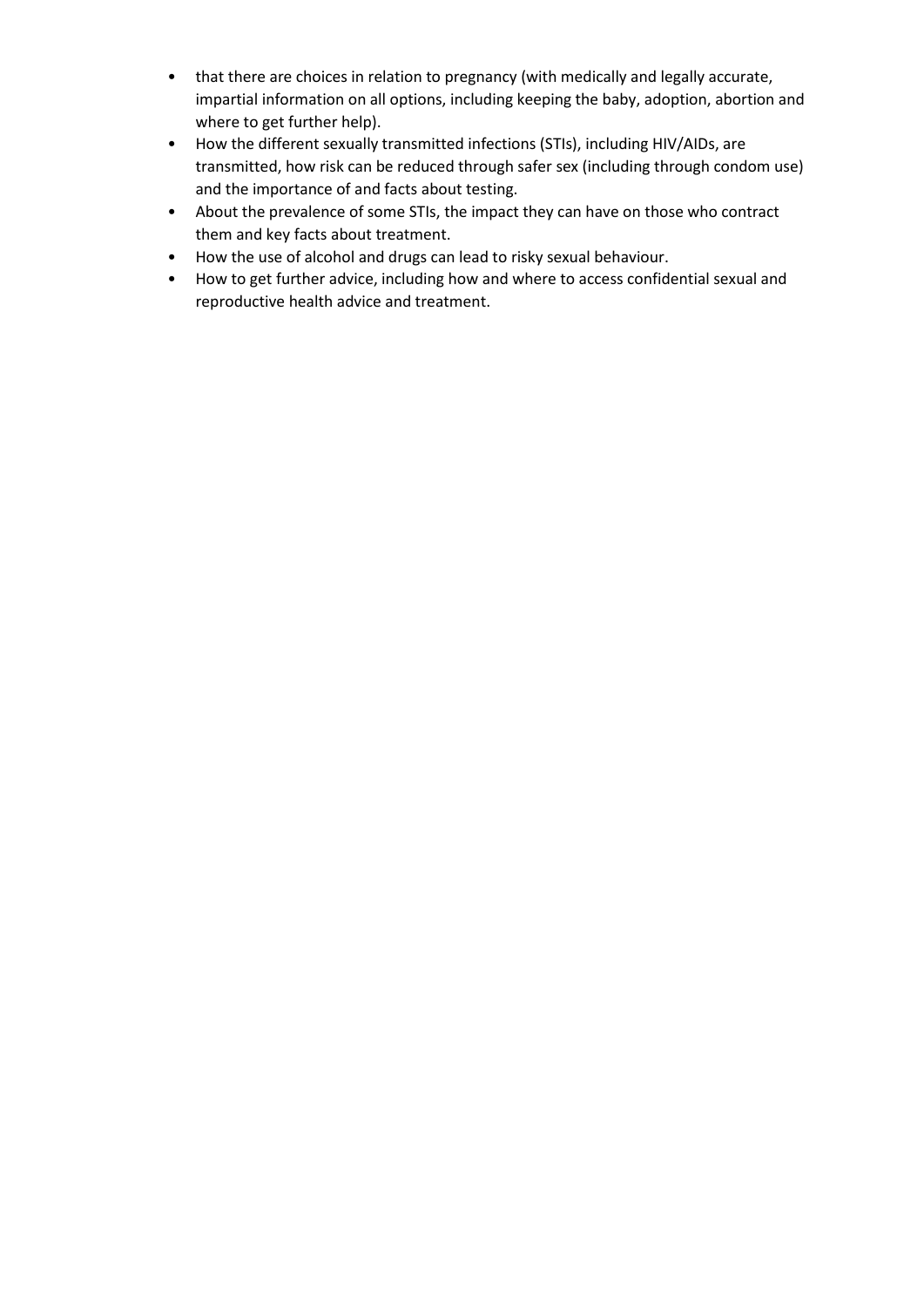# **Appendix 2 - Physical health and mental wellbeing: Secondary**

# **Mental wellbeing**

Pupils should know

- How to talk about their emotions accurately and sensitively, using appropriate vocabulary.
- That happiness is linked to being connected to others.
- How to recognise the early signs of mental wellbeing concerns.
- Common types of mental ill health (e.g. anxiety and depression).
- How to critically evaluate when something they do or are involved in has a positive or negative effect on their own or others' mental health.
- The benefits and importance of physical exercise, time outdoors, community participation and voluntary and service-based activities on mental wellbeing and happiness.

#### **Internet safety and harms**

Pupils should know

- The similarities and differences between the online world and the physical world, including: the impact of unhealthy or obsessive comparison with others online (including through setting unrealistic expectations for body image; how people may curate a specific image of their life online; over-reliance on online relationships including social media; the risks related to online gambling including the accumulation of debt; how advertising and information is targeted at them and how to be a discerning consumer of information online.
- How to identify harmful behaviours online (including bullying, abuse or harassment) and how to report, or find support, if they have been affected by those behaviours.

# **Physical health and fitness**

Pupils should know

- The positive associations between physical activity and promotion of mental wellbeing, including as an approach to combat stress.
- The characteristics and evidence of what constitutes a healthy lifestyle, maintaining a healthy weight, including the links between an inactive lifestyle and ill health, including cancer and cardio-vascular ill-health.
- About the science relating to blood, organ and stem cell donation.

#### **Healthy eating**

Pupils should know

• How to maintain healthy eating and the links between a poor diet and health risks, including tooth decay and cancer.

# **Drugs, alcohol and tobacco**

Pupils should know

• The facts about legal and illegal drugs and their associated risks, including the link between drug use, and the associated risks, including the link to serious mental health conditions.